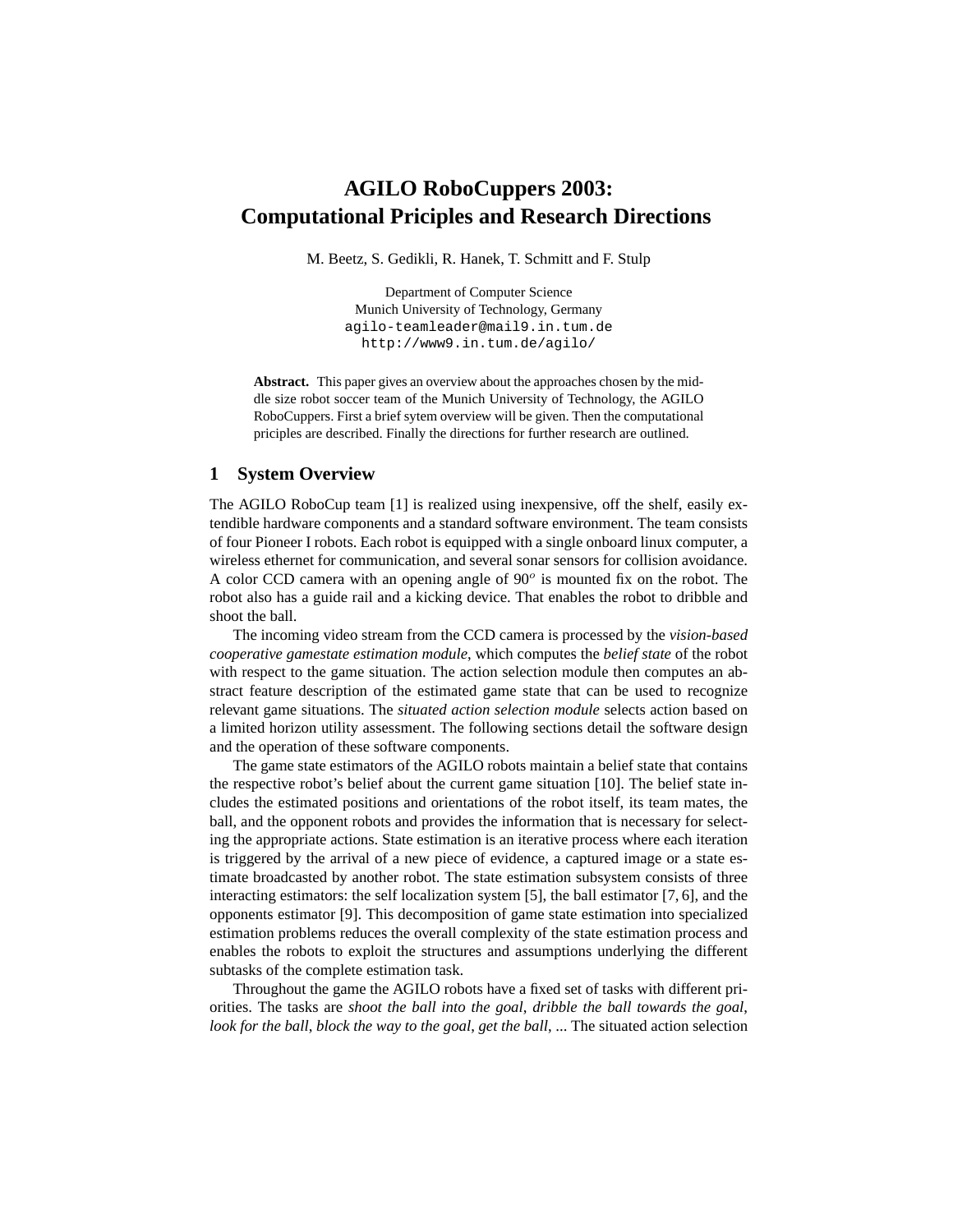module enables the robots to select a task and to carry out the task such that in conjunction with the actions of the team mates it will advance the team's objectives the most. We consider a task to be the intention of the AGILO robot team to perform certain actions. Action selection and execution is constrained by (1) tasks being achievable only if certain conditions hold (eg, the robot has the ball) and (2) a robot being able to only execute one action at a time. The most salient features of the situated action selection are the following ones. First, to realize a competent and fast task assignment and execution mechanism the AGILO controllers make ample use of automatic learning mechanisms [4, 2, 3]. Second, the task assignment mechanism works distributedly on the individual robots and are robust against communication corruptions. Finally, the task assignment and execution mechanism always produces purposeful behavior and always aims at the achievement of high priority tasks.

## **2 Current Research Directions**

At the current development state of the AGILO autonomous robot soccer control system, our most important research directions include the following ones.

- **RoboCup without color labeling.** Most object recognition and localization methods in RoboCup work on color segmented camera images. Unfortunately, color labeling can be applied to object recognition tasks only in very restricted environments, where different kinds of objects have different colors. To overcome these limitations we propose an algorithm named the Contracting Curve Density (CCD)[8] algorithm for fitting parametric curves to image data. The method neither assumes object specific color distributions, nor specific edge profiles, nor does it need threshold parameters. Hence, no training phase is needed. In order to separate adjacent regions we use local criteria which are based on local image statistics. We apply the method to the problem of localizing the ball and show that the CCD algorithm reliably localizes the ball even in the presence of heavily changing illumination, strong clutter, specularity, partial occlusion, and texture[7, 6].
- **Designing complex state estimation systems.** In many autonomous robot applications robots must be capable of estimating the positions and motions of moving objects in their environments. We apply probabilistic multiple object tracking to estimating the positions of opponent players in autonomous robot soccer. We have extended an existing tracking algorithm to handle multiple mobile sensors with uncertain positions.
- **Learning high performance state estimation routines.** Complex probabilisitic state estimation systems have many parameters that need to be adjusted in order to achieve the required robustness and accuracy. The parameters that need to be set include probabilistic observation and action models, predictive models for the expected information content of new observations, the adequate assignment of computational resources to subtasks, and so on. In our research we investigate how the proper setting of these parameters can be learned from experience. To do so, we have developed a global state estimator using a ceiling camera that provides us with the ground truth data for game situations. Using the ground truth data as an oracle of what the state estimator should have perceived, we can then learn situation-specific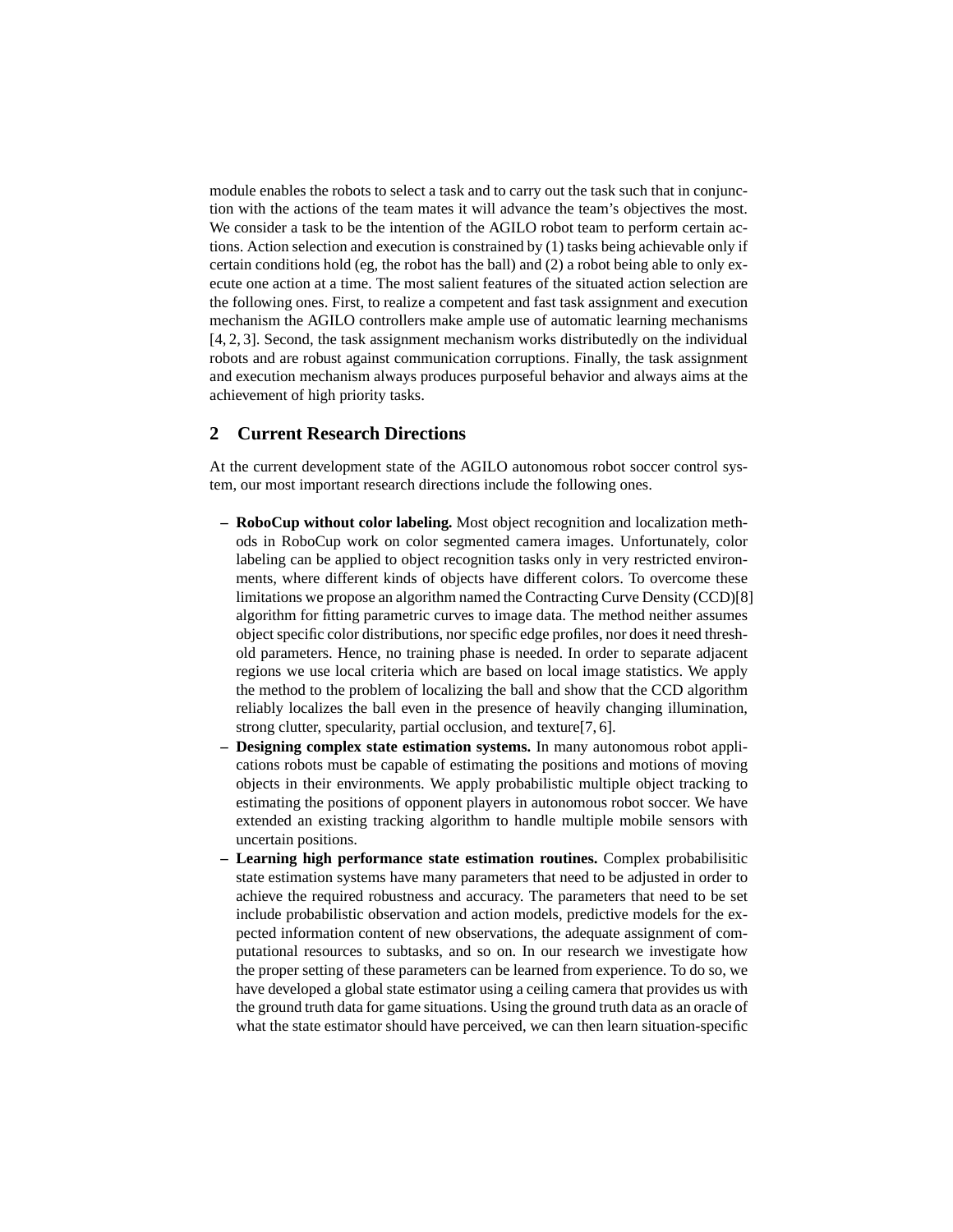probabilistic models of our state estimation system that can be used to improve the system performance.

**– Integration of programming and learning.** Many reasoning tasks in autoonomous robot soccer are so difficult that they can neither be completely programmed nor completely learned. An obvious solution is the proper integration of programming and learning mechanisms. To this end, we have extended the robot control language RPL with constructs for explicitly representing (1) the physical system that is to be controlled and (2) the learning problems to be solved. In the extended language entities such as control tasks, process models, learning problems, and data collection strategies can be represented explicitly and transparently, and become executable. In the learning and execution phase, the entities are first class objects that control programs cannot only execute but also reason about and manipulate. These capabilities enable robot learning systems to dynamically reorganize state spaces and to incorporate user advice into the formulation of learning problems. The extensions that we have presented are expressive enough to rationally reconstruct large parts of the AGILO 2001 action selector.

## **References**

- 1. M. Beetz, S. Buck, R. Hanek, T. Schmitt, and B. Radig. The AGILO autonomous robot soccer team: Computational principles, experiences, and perspectives. In *First International Joint Conference on Autonomous Agents and Multi Agent Systems (AAMAS) 2002*, pages 805–812, Bologna, Italy, 2002.
- 2. S. Buck, M. Beetz, and T. Schmitt. Approximating the Value Function for Continuous Space Reinforcement Learning in Robot Control. In *IEEE/RSJ International Conference on Intelligent Robots and Systems (IROS) 2002*, Lausanne, pages 1062–1067, 2002.
- 3. S. Buck, M. Beetz, and T. Schmitt. M-ROSE: A Multi Robot Simulation Environment for Learning Cooperative Behavior. In *Distributed Autonomous Robotic Systems 5, Lecture Notes in Artificial Intelligence (LNAI)*. Springer-Verlag, 2002.
- 4. S. Buck, U. Weber, M. Beetz, and Th. Schmitt. Multi robot path planning for dynamic evironments: A case study. In *International Conference on Intelligent Robots and Systems (IROS)*, 2001.
- 5. R. Hanek and T. Schmitt. Vision-based localization and data fusion in a system of cooperating mobile robots. In *International Conference on Intelligent Robots and Systems (IROS)*, pages 1199–1204, Takamatsu, Japan, 2000.
- 6. R. Hanek, T. Schmitt, S. Buck, and M. Beetz. Fast image-based object localization in natural scenes. In *International Conference on Intelligent Robots and Systems (IROS)*, Lausanne, Switzerland, 2002.
- 7. R. Hanek, T. Schmitt, S. Buck, and M. Beetz. Towards robocup without color labeling. In *6th International Workshop on RoboCup (Robot World Cup Soccer Games and Conferences)*, volume 6 of *Lecture Notes in Computer Science*. Springer-Verlag, 2002.
- 8. Robert Hanek. The Contracting Curve Density Algorithm and its Application to Modelbased Image Segmentation. In *Proc. IEEE Conf. Computer Vision and Pattern Recognition*, pages I:797–804, 2001.
- 9. T. Schmitt, M. Beetz, R. Hanek, and S. Buck. Watch their moves: Applying probabilistic multiple object tracking to autonomous robot soccer. In *AAAI National Conference on Artificial Intelligence*, pages 599–604, Edmonton, Canada, 2002.